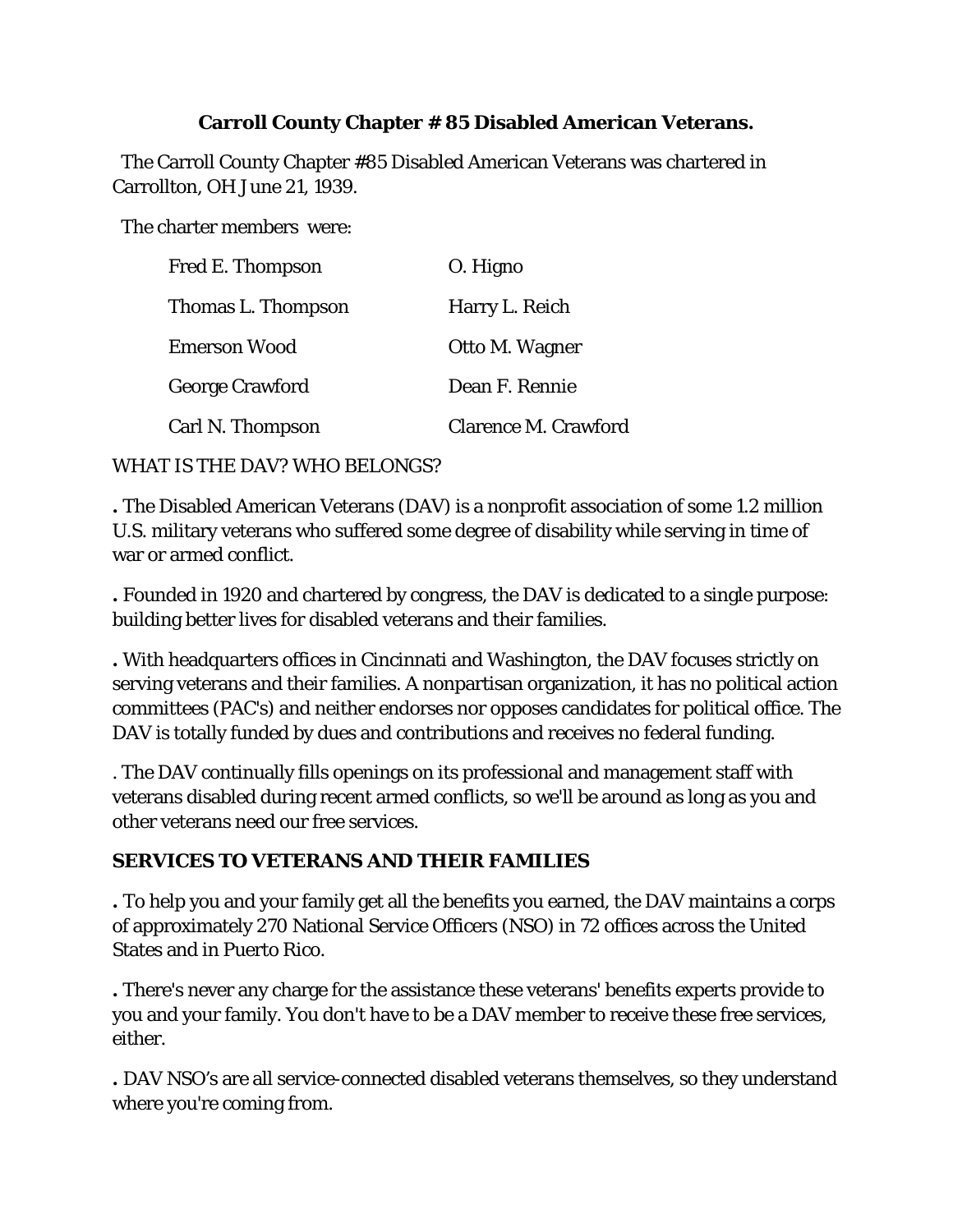**.** They offer counseling on veterans benefits administered by the United States Department of Veterans Affairs (VA), including disability compensation, health care, pension, survivors' benefits, employment rights, education and more.

. These highly trained professionals help folks like you assemble evidence needed to support claims for benefits, building their cases and preparing claim forms and benefits. They also present claims before government agencies, boards and appellate bodies.

. The DAV also provides disaster relief to disabled veterans affected by catastrophes such as tornadoes, hurricanes or floods.

**.** A national magazine, local chapters meetings, and other functions keep members up to date on issues affecting their rights. There's also a comprehensive package of member benefits, including price discounts and exclusive bargains.

**.** On the local level, DAV volunteers transport sick and disabled veterans from VA medical facilities for treatment.

**.** In addition, our volunteers annually contribute 2.5 million hours to veterans at VA hospitals. Through a variety of local programs, these dedicated volunteers reach into their communities, to help disabled veterans and their families.

# **ELIGIBILITY TO DAV MEMBERSHIP**

Any man or woman impaired as a result of being wounded, gassed, injured or disabled in the line of duty, or who was a prisoner-of-war, during time of war, while serving in any of the armed forces in the United States or its allies, and whose discharge or separation was other than dishonorable is eligible to membership in the DAV.

## *BRIEF LIST OF SOME WHO ARE ELIGIBLE*

1. Those who were wounded, gassed, injured or disabled in the line of duty during time of war, as substantiated by official notation on medical reports of the armed forces on a discharge certificate, or A.G.O. record.

2. All persons awarded the Purple Heart.

3. All persons with an SCD or CDD (medical discharge).

4. All persons who are receiving or ever did receive compensation from the Veterans Administration for a war-time service-connected disability.

5. All persons with a war-time service-connected disability of ANY degree (including those with a rating of less than 10 percent) officially so rated by the Veterans Administration.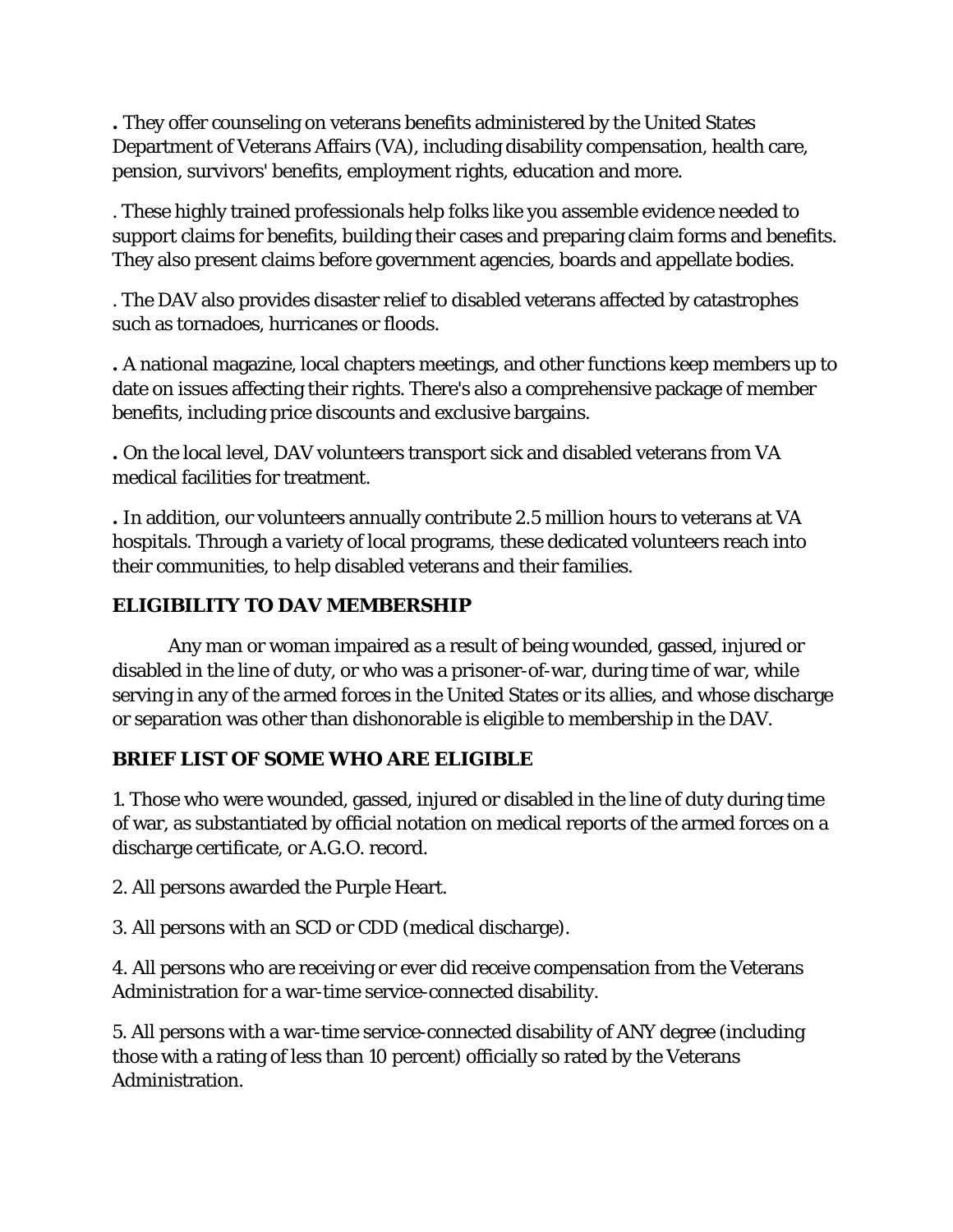6. All persons awarded vocational training because of injury or disability resulting from

war-time service.

All persons retired for disability incurred during time of war.

8. All persons drawing the statutory award for arrested or cured tuberculosis of wartime service origin.

9. All persons who were prisoners-of-war.

## *ELIGIBILITY: TIME OF WAR*

"During Time of war," shall include the following period of service:

World War I:.........................................................................April 6,1917 to July 2, 1921 World War II & Korea:.................................... September 16, 1940 to January 31, 1955 Vietnam and other engagements:.......................January 31, 1955 to October 14, 1976 Iranian Crisis, Lebanon Crisis, Invasion of Grenada, Invasion of Panama and other engagements:.....November4, 1979 to January 31, 1990 Persian Gulf Crisis, Somalia, Haiti, Bosnia, or other crisis:............................................................................................August 2, 1990 until terminated by President Proclamation

or Congressional Resolution.

However, the requirements "During time of War" will also be met if it is determined that the applicant's wound, injury or disability was incurred at any time (1) as a direct result of armed conflict, or (2) while engaged in extra-hazardous service under conditions simulating war, or (3) while the United States was engaged in any war.